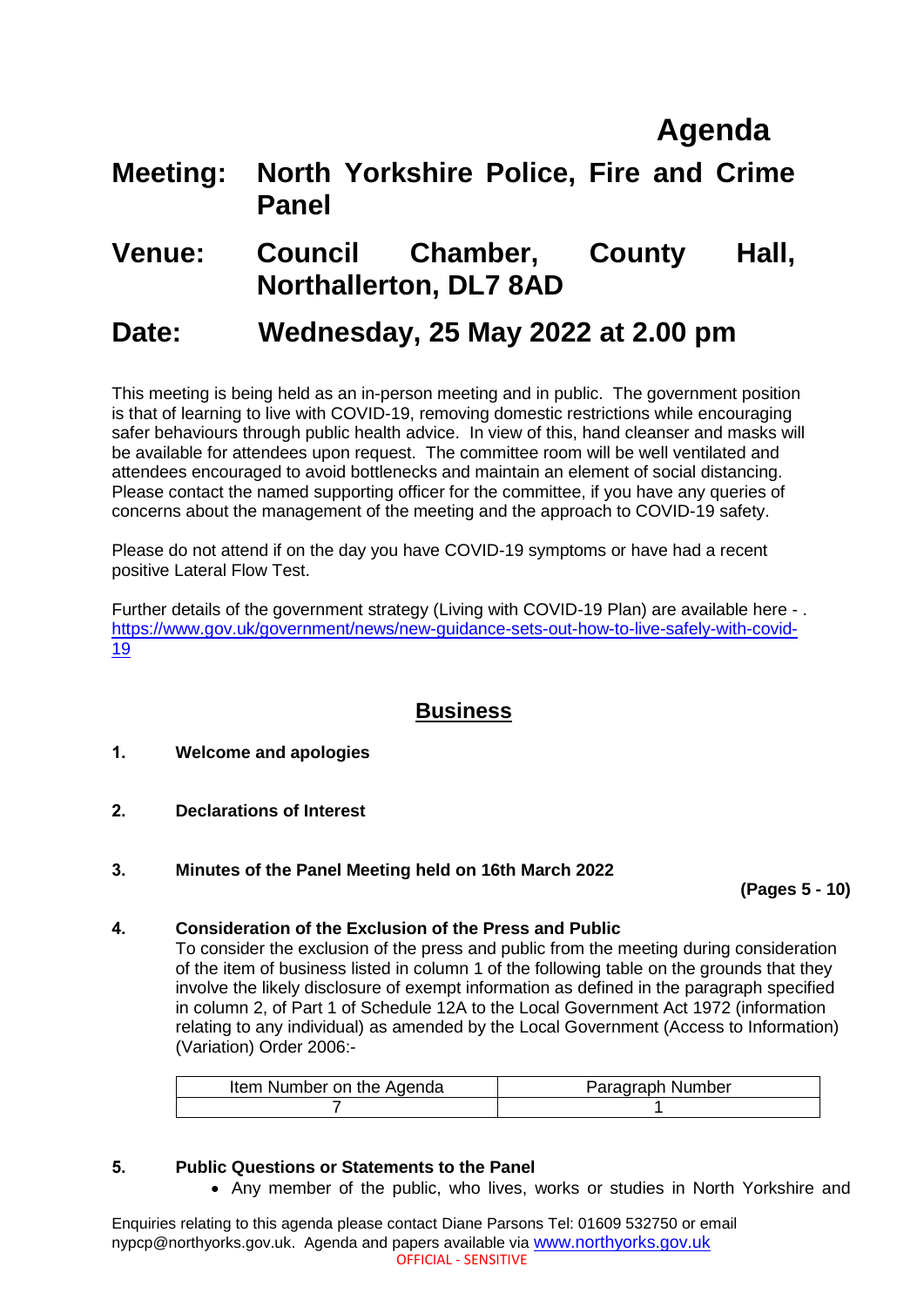York can ask a question to the Panel. The question or statement must be put in writing to the Panel no later than midday on Friday,  $20<sup>th</sup>$  May 2022 to Diane Parsons (contact details below).

- The time period for asking and responding to all questions will be limited to 15 minutes. No one question or statement shall exceed 3 minutes.
- Please see the rules regarding Public Question Time at the end of this agenda page. The full protocol can be found at www.nypartnerships.org.uk/pcp.

#### **6. Confirmation Hearing - Chief Fire Officer**

In accordance with the Policing and Crime Act 2017 Schedule A2 (8(1)) with reference to section 28(5) of the Police Reform and Social Responsibility Act 2011/Schedule 8, the North Yorkshire Police, Fire and Crime Commissioner has formally notified the North Yorkshire Police, Fire and Crime Panel of the proposed appointment of a preferred candidate to the role of Chief Fire Officer. This notification requires the Panel to hold a Confirmation Hearing to review the proposed appointment and make a recommendation.

- **(a) Guidance for the Confirmation Hearing** Report from the Panel Secretariat.
- **(b) Supporting information from the Police, Fire and Crime Commissioner (Pages 15 - 22)**

#### **(c) Personal statement from the preferred appointee**

**(Pages 23 - 28)**

**(Pages 11 - 14)**

#### **7. Closed Session**

For the North Yorkshire Police, Fire and Crime Panel to discuss and agree its recommendation following the North Yorkshire Police, Fire and Crime Commissioner's notification to the Panel of the proposed appointment of a preferred candidate to the role of Chief Fire Officer.

#### **8. Members' Questions**

#### **9. HMICFRS National Child Protection Inspection of North Yorkshire Police (Nov 2021)**

**(a) Background information: the report of HMICFRS as published on 29th March 2022** For the Panel to note.

**(Pages 29 - 78)**

**(b) Response to the inspection report, actions taken and planned** Update from North Yorkshire Police and the Police, Fire and Crime Commissioner.

**(Pages 79 - 84)**

#### **10. Work Programme**

Report by the Panel Secretariat.

**(Pages 85 - 88)**